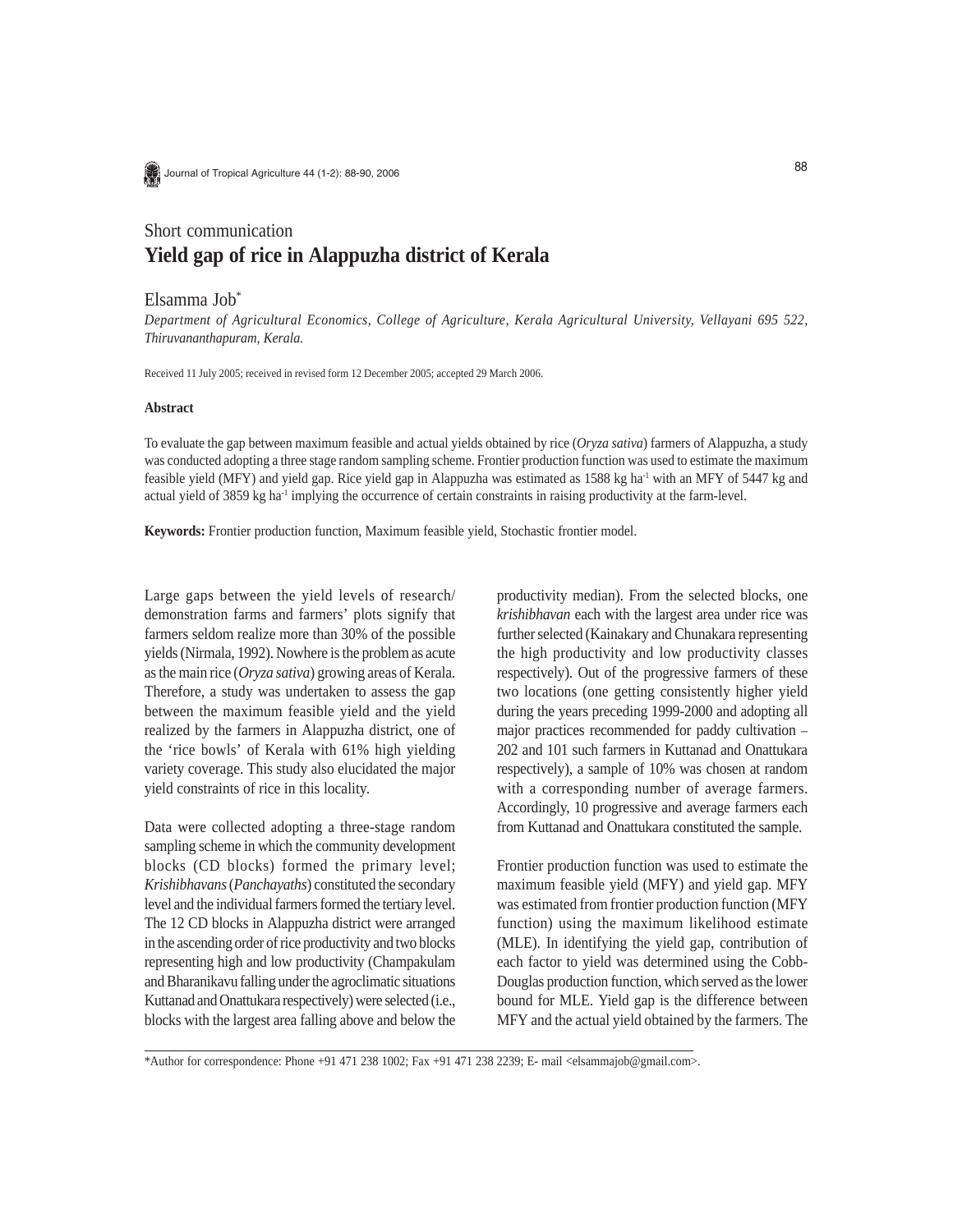Elsamma Job

stochastic frontier model used to estimate the maximum feasible yield (Kalirajan, 1990) was:

$$
y_i = a + \Sigma \beta_i x_i + u_i + v_i
$$

where  $y_i$ = yield kg ha<sup>-1</sup>, *i* = 1, 2, 3....... *n* farms,  $u_i$ = farm specific technical efficiency related factor *a*= intercept,  $\beta_i$  = co-efficient, while  $x_i$  and  $v_i$  are variables

The function, *a +*Σβ*<sup>i</sup> xi* , denotes a farm's frontier yield or MFY when the best practices and techniques are adopted  $(u=0)$  with no statistical errors in estimates and influence of external factors (climate, topography); errors in measurement and observations on production are also negligible  $(v=0)$ . Variance ratio explaining the total variation in output from the frontier level of production attributed to technical efficiencies can be computed as  $\gamma = \sigma^2 u / \sigma^2 (u+v)$ .  $\gamma$  signifies whether the differences in technical efficiencies were actual or accidental. The smaller the ratio, the higher is the probability of the difference being accidental and a value close to unity suggests the non-use of best production practices.

The model used for this study was:

 $y_i = \beta o + \beta_1 log x_1 + \beta_2 log x_2 + \beta_3 log x_3 + u_i + v_i$ 

Where  $i = 1, 2, 3...$  *n* farms,  $y_i =$  yield (kg ha<sup>-1</sup>),  $x_i =$  man days per ha,  $x_2$ = plant protection cost ha<sup>-1</sup>,  $x_3$ = chemical fertilizers ha<sup>-1</sup>,  $u_i$  = farm specific technical efficiency related factor, and  $v_i$  = random variable.

Estimates of MFY functions are given in Table 1. The

unity  $(0.93)$  implying that  $u$  is the predominant source of error and variations in yield from MFY arise not only from chance factors, but also due to differences in the use of the best practices. This means that if the production technology of each farmer were raised to the best-known practices and techniques, then all farmers would be able to attain the maximum level of production. This also means that a number of farmers do not produce the greatest possible outputs from a given set of inputs and are therefore not technically efficient.

estimated value of γ for average farmers approached

In the case of progressive farmers,  $\gamma$  tends to be zero  $(0.03)$  and  $\nu$  is the predominant error suggesting that the farmers' yield differs from MFY because of either statistical errors or those external factors not under their control. When the analysis was done for the combined group, the value of  $\gamma$  was 0.57 indicating that both nonuse of the best practices and statistical errors or external factors may be responsible for the yield differences.

A perusal of the data in Table 2 also reveals that mean MFY estimated for the average farmers is 4966 kg ha<sup>-1</sup> and the realised yield is 3141 kg resulting in a gap of 1825 kg ha-1. On the other hand, the MFY estimated for the progressive farmers was 5927 kg ha<sup>-1</sup> while the actual yield was 4577 kg implying an yield gap of 1350 kg. The yield gap estimated for the combined group was 1588 kg ha-1 with an MFY of 5447 kg and actual yield of  $3859 \text{ kg} \text{ ha}^{-1}$ . This is much higher than the yield gap value

| Variables                   | Maximum feasible yield |                   |                   |
|-----------------------------|------------------------|-------------------|-------------------|
|                             | Average                | Progressive       | Combined          |
| a (constant)                | $2.535*(0.126)$        | $2.920*(0.128)$   | $2.723*(0.148)$   |
| $C$ (season dummy)          | 0.030(0.013)           | $0.050*(0.012)$   | $0.038*(0.106)$   |
| $L$ (location dummy)        | $0.063**$ (0.029)      | $0.238*(0.024)$   | $0.216*(0.014)$   |
| $x_i$ (labour days)         | 0.089(0.061)           | $0.428*(0.076)$   | $0.264*(0.053)$   |
| $x$ , (lime cost)           | $0.015*(0.004)$        | $0.183**$ (0.082) | $0.020*(0.005)$   |
| $x_2$ (organic manure cost) | 0.012(0.009)           | 0.003(0.014)      | $0.206**$ (0.006) |
| $x_{i}$ (fertilizer cost)   | $0.210**$ (0.054)      | 0.032(0.044)      | $0.075***(0.042)$ |
| γ                           | 0.93                   | 0.033             | 0.57              |
| $\sigma^2$                  | 1.08                   | 3.36              | 1.76              |

*Table 1.* Estimated parameters of maximum feasible yield functions

Figures in parentheses are standard errors; \*Significant at 1% level, \*\* Significant at 5% level, \*\*\* Significant at 10% level.